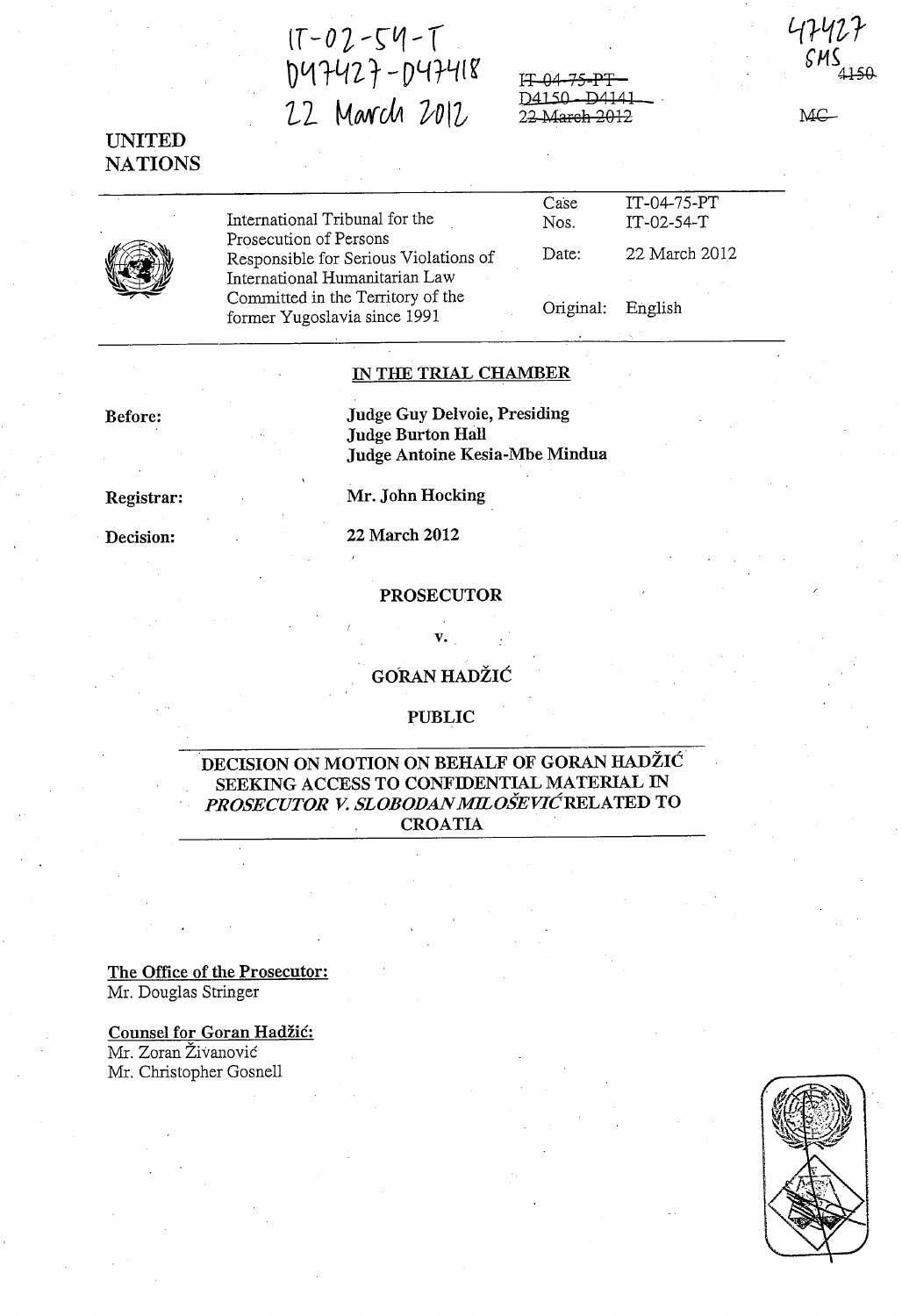$11 - 02 - 54 - T$ 

<del>1149 -</del>

1. **THIS TRIAL CHAMBER** of the International Tribunal for the Prosecution of Persons Responsible for Serious Violations of International Humanitarian Law Committed in the Territory of the former Yugoslavia since 1991 ("Tribunal") is seised of the "Defence Motion on Behalf of Goran Hadzic Seeking Access. to All Confidential Material in *Prosecution v. Slobodan Milosevic*  Related to Croatia", filed by Goran Hadžić ("Hadžić") on 3 February 2012 ("Motion"). On 17 February 2012, the Prosecution filed the "Prosecution Response to Defence Motion for Access to Confidential Material in S. *Milosevic* Related to Croatia."

### A.. **Submissions**

2. Hadzic seeks access to all cpnfidential information in the case the *Prosecutor v. Slobodan Milošević*, namely (a) confidential documents disclosed pursuant to Rule 66(A)(i) of the Rules of Procedure and Evidence ("Rules") in respect to Croatia, (b) transcripts from all closed and private sessions, (c) confidential exhibits, and (d) confidential filings.<sup>1</sup> In support of his request, Hadžić submits that such material is necessary for the preparation of his defence because there is temporal and geographical overlap between his case and the *Slobodan Milosevic* case, in relation to crimes allegedly committed in Croatia.<sup>2</sup> Hadžić also submits that the indictments in both cases allege that Hadžić and Slobodan Milošević were members of the same joint criminal enterprise.<sup>3</sup> Hadžić further submits that these cases overlap because the indictments in both cases charge the accused with individual criminal responsibility under Article 7(3) of the Statute for having directed, commanded, controlled, or otherwise exercised effective control over Serb Forces.<sup>4</sup>

3. The Prosecution responds that it does not oppose Hadžić's request for access to confidential information relating to Croatia in the *Slobodan Milošević* case,<sup>5</sup> "provided the Chamber modifies existing protective measures and establishes clear conditions to protect the safety and security of witnesses and to guard against improper disclosure to third parties."<sup>6</sup> The Prosecution argues that Hadžić should not be granted access to *ex parte* material because he fails to meet the higher standard required to establish a legitimate forensic interest in accessing *ex parte* material.<sup>7</sup> The Prosecution also argues that Hadžić should not be granted access to certain categories of confidential *inter partes* material that lack evidentiary value. 8 The Prosecution's position is that

Motion, paras 6, 8.

- Response, paras 1, 5-7.
- Response, para. 1.
- $7$  Response, paras 1, 12.

Motion, para. 3.

Motion, paras 6-7.

Motion, paras 9-10.

<sup>8</sup> Response, paras 1, 11.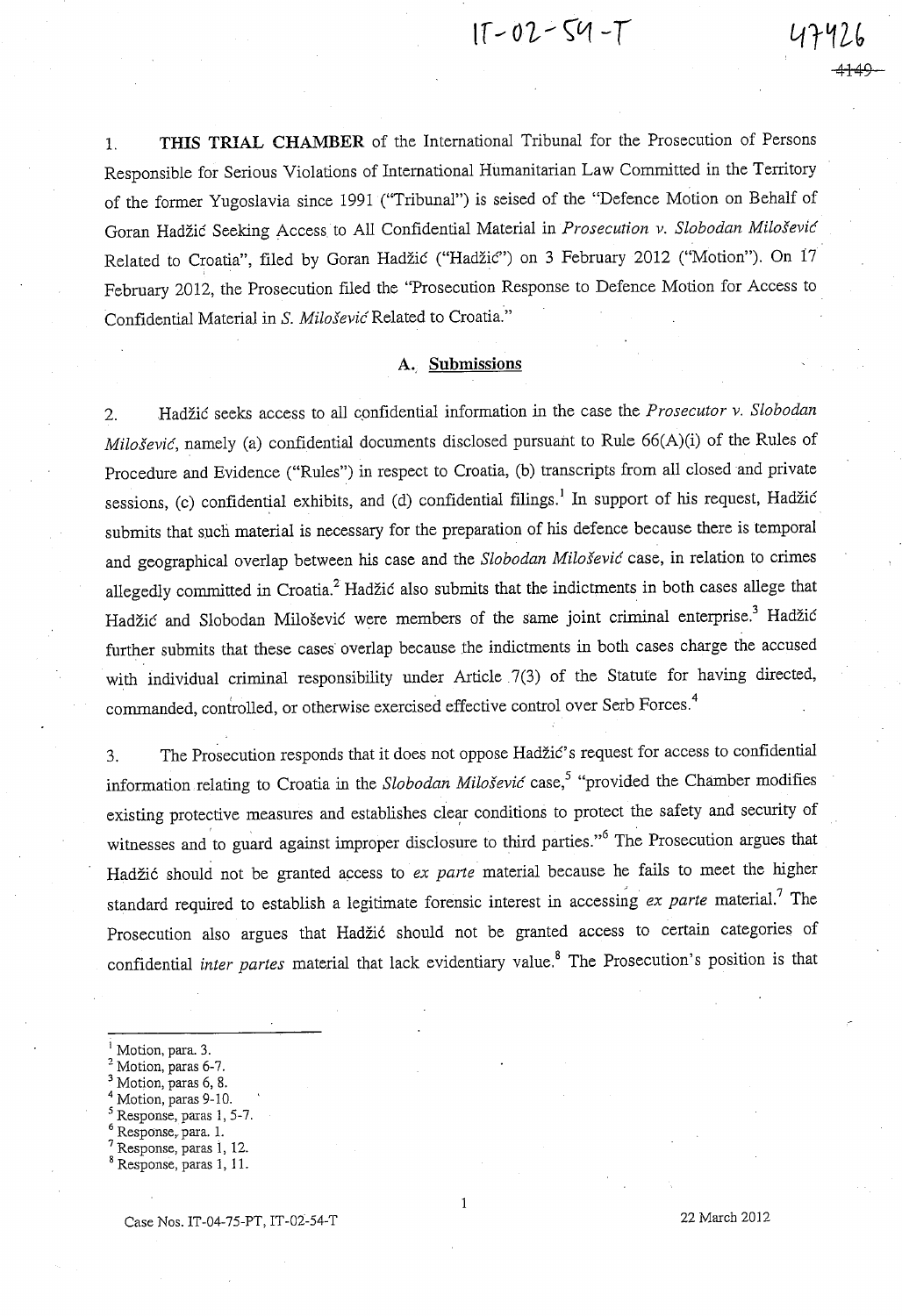$1T - 02 - 54 - T$ 

access to confidential *inter partes* Rule 70 and delayed disclosure materials should be withheld for the time being.<sup>9</sup>

### **B. Applicable Law**

4. Rule 78 of the Rules provides that "[a]ll proceedings before a Trial Chamber, other than deliberations of the Chamber, shall be held in public, unless otherwise provided." The Chamber observes that generally "[a] party is always entitled to seek material from any source to assist in the preparation of his case."<sup>10</sup> In exceptional circumstances, however, a Chamber may restrict the access of the public, as well as the access of a party, to certain material under the provisions of the Rules. ll Such confidential material can be categorised into three types: *inter partes, ex parte,* and Rule 70.

5. In determining whether a party 'must be given access to confidential material, the Trial Chamber must "find a balance between the right of [that] party to have aCCess to material to prepare its case and the need to guarantee the protection of witnesses."<sup>12</sup> To that end, it is well established that a party may obtain confidential material from another case to assist it in the preparation of its case, if (a) the material sought has been "identified or described by its general nature" and (b) a "legitimate forensic purpose" exists for such access.<sup>13</sup>

6. The first requirement is not a particularly onerous one. The Appeals Chamber has held that requests for access to "all confidential material" can be sufficiently specific to meet the identification standard.<sup>14</sup>

7. With respect to the second requirement, the standards for access differ for each category of ' confidential material.' With respect to confidential *inter partes* material, a "legitimate forensic

Case Nos. 1T-04-7S-PT, 1T-02-S4-T 22 March 2012

 $9$  Response, paras 2, 8-10.

<sup>10</sup>*Prosecutor v. Blaskic,* Case No. IT-9S-14-A, Decision on Appellants Dario Kordic and Mario Cerkez's Request for Assistance of the Appeals Chamber in Gaining Access to Appellate Briefs and Non-Public Post Appeal Pleadings and Hearing Transcripts Filed in the *Prosecutor v. Blaskic*, 16 May 2002 *("Blaskic* Decision"), para. 14; *Prosecutor v. Brdanin,* Case No. IT -99-36-A, Dedsion on Mico Stanisic's Motion for Access to All Confidential Materials in the *, Brdanin* Case, 24 January 2007 *("Brdanin* Decision"), para. 10. '

<sup>11</sup>*Prosecutor v. Dordevic,* Case No. IT-OS-8711-PT, Decision on Vladimir E>ordevic's Motion for Access to All Material in *Prosecutor v. Lima} et al.,* Case No. IT -03-66, 6 February 2008 *("Dordevic* Decision"), para. 6.

<sup>12&</sup>lt;sup>2</sup> Prosecutor v. Hadžihasanović et al., Case No. IT-01-47-AR73, Decision on Appeal from Refusal to Grant Access to Confidential Material in Another Case, 23 April 2002, p. 2.<br><sup>13</sup> Plaškić Decisi

<sup>13</sup>*Blaskic* Decision, para. 14; *Prosecutor v. Blagojevic and Jokic,* Case No. IT-02-60-A, Decision on Motions for Access to Confidential Material, 16 November 2005 ("First *Blagojevic and Jokic* Decision"), para. 11; see also *Prosecutor v. DeUc,* Case No. IT-04-83-PT, Order on Defence Motions for Access to All Confidential Material in *Prosecutor v. Blaškić* and *Prosecutor v. Kordić and Čerkez,* 7 December 2005 *("Delić* Order"), p. 6.

<sup>14</sup>*Brdanin* Decision, para. 11; *Prosecutor v. Blagojevic and Jokic,* Case No. IT -02-60-A, Decision on Momcilo Perisic's Motion Seeking Access to Confidential Materials in the *Blagojevic and Jokic* Case, 18 January 2006, para. 8; *Proseclltor v: Blaskic,* Case No. IT -9S-14-R, Decision on Defence Motion on Behalf of Rasim Delic Seeking Access to All Confidential Material in the *Blaskic* Case, 1 June 2006, p. 12.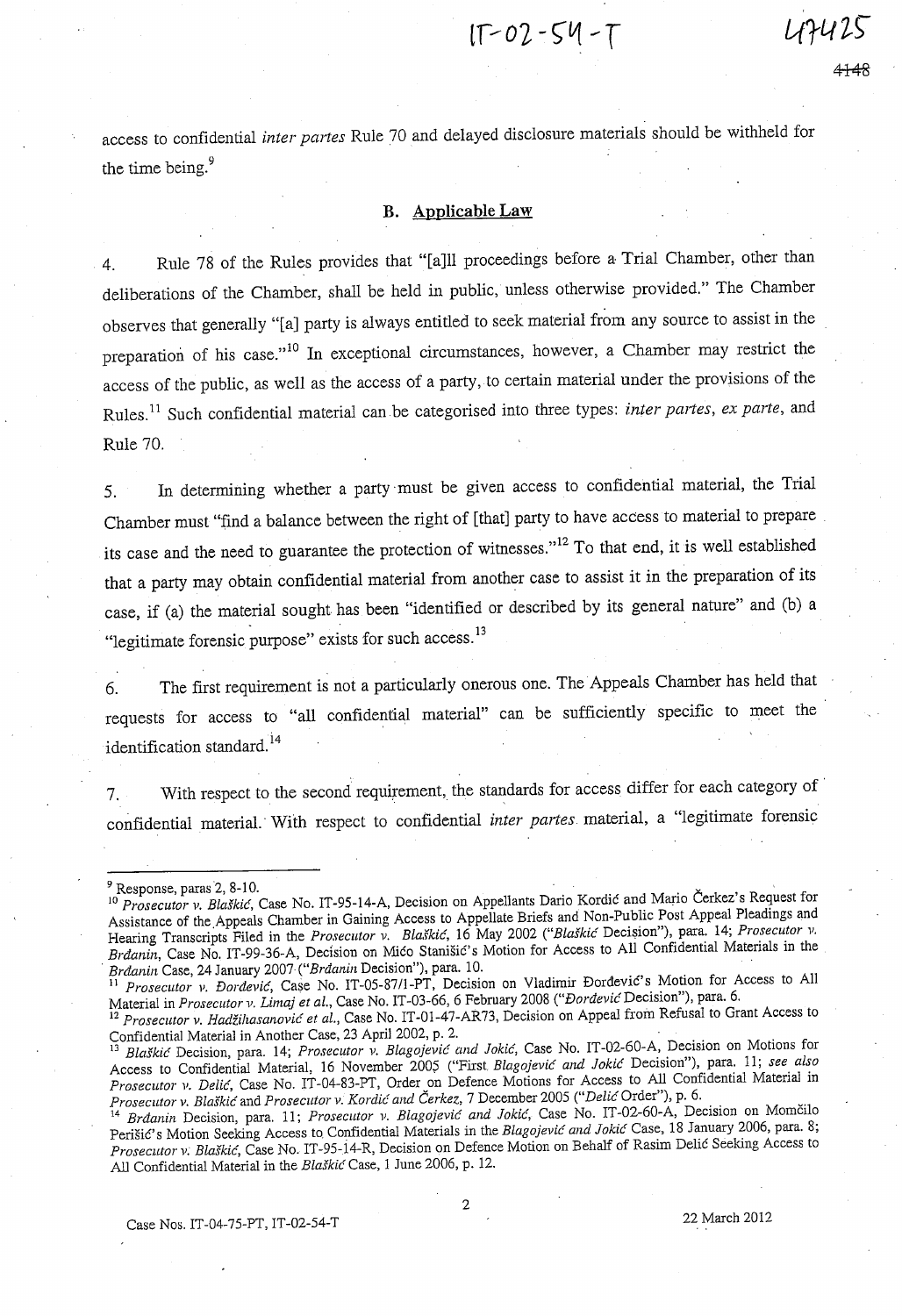$1T - 02 - 54 - T$ 

purpose" for disclosure in subsequent proceedings will be shown if the applicant can demonstrate that the material is relevant and essential.<sup>15</sup> The relevance of such material may be determined "by showing the existence of a nexus between the applicant's case and the original case from which the material is sought."<sup>16</sup> To establish a nexus, the applicant is required to demonstrate a "geographical, temporal or otherwise material overlap" between the two proceedings.<sup>17</sup> The essential nature of the material, in turn, means that the party seeking it must demonstrate "a good chance that access to this evidence will materially assist the applicant in preparing his case."<sup>18</sup> The standard does not require the applicant to go so far as to establish that the material sought would likely be admissible evidence.<sup>19</sup>

, 8. With respect to *ex parte* confidential material, the Appeals Chamber has required an applicant to meet a higher standard in establishing a legitimate forensic purpose for its disclosure. The Appeals Chamber has held that *ex parte* material is of a "higher degree of confidentiality", as it contains information that has not been disclosed to the other party in that case "because of security interests of a State, other public interests, or privacy interests of a person or institution" and that therefore "the party on whose behalf the *ex parte* status has been granted enjoys a protected degree of trust that the *ex parte* material will not be disclosed."<sup>20</sup>

9. Material can be deemed confidential by virtue of the fact that it has been provided by a state or person subject to restrictions on its use pursuant to Rule 70 of the Rules. In such cases, where an applicant has satisfied the legal standard for access to *inter partes* material, the entity that has provided the material must still be consulted before the material can be given to another accused before the Tribunal, and the material must remain confidential.<sup>21</sup> This is the case even where the Rule 70 provider(s) consented to the use of the material in one or more prior cases.  $22$ Experience and Satisfied the legal standard for access to *inter partes* material, the entity that has<br>provided the material must still be consulted before the material can be given to another accused<br>before the Tribunal,

18 First *Blagojevic* and *Jokic* Decision, para. 11; *Dordevic* Decision, para. 7; *BlaJkic:* Decision, para. 14.

<sup>19</sup> Dordević Decision, para. 7.

<sup>21</sup>*See Prosecutor v. Blaskic,* Case No. IT-95-14-A, Decision on Prosecution's Preliminary Response and Motion for Clarification Regarding the Appeal Chamber's Decision Dated 4 December 2002 on Pasko LubiciC's Motion for Access

Case Nos. IT-04-75-PT, IT-02-54-T 22 March 2012

*<sup>15</sup> See Blaskic* Decision, para. 14; First *Blagojevic and ]okic* Decision, para. 11; *see also Delic* Order, p. 6; *Dordevic* 

<sup>16</sup>*Prosecutor v. Limaj et al.,* Case No. IT -03-66-A, Decision on Haradinaj Motion for Access, Balaj Motion for Joinder and Balaj Motion for Access to Materials in the *Limaj* Case, 31 October 2006, para. 7; *Dordevic* Decision, para. 7.

<sup>17</sup>*See Blaskic* Decision, para. 15; *Prosecutor v. Korclic and Cerkez,* Case No. *IT-95-14/2-A,* Decision on Motion by Hadžihasanović, Alagić and Kubura for Access to Confidential Supporting Material, Transcripts and Exhibits in the *Kordic and Cerkez* Case, 23 January 2003, p. 4; *DordevicDecision,* para. 7.

*<sup>20</sup> Prosecutor v. Simic,* Case No. IT -95-9-A, Decision. on Defence Motion by Franko Simatovic for Access to Transcripts, Exhibits, Documentary Evidence and Motions Filed by the Parties in the *Simic et al.* Case, 12 April 2005, p. 4; *Prosecutor v. Bralo*, Case No. IT-95-17-A, Decision on Motions for Access to Ex Parte Portions of the Record on Appeal and for Disclosure of Mitigating Material, 30 August 2006, para. 17; *Brdanin* Decision, para. 14; *Prosecutor v. Krajisnik,* Case No. IT-00-39-A, Decision on Motion by Mico StaniSic for Access to All Confidential Material in the *Krajisnik* Case, 21 February' 2007, p. 5; *Prosecutor v. Sainovic et al.,* Case No. IT-05-87-A, Decision on Vlastimir Dordevic's Motion for Access to Transcripts, Exhibits and Documents, 16 February 2010, para. 10.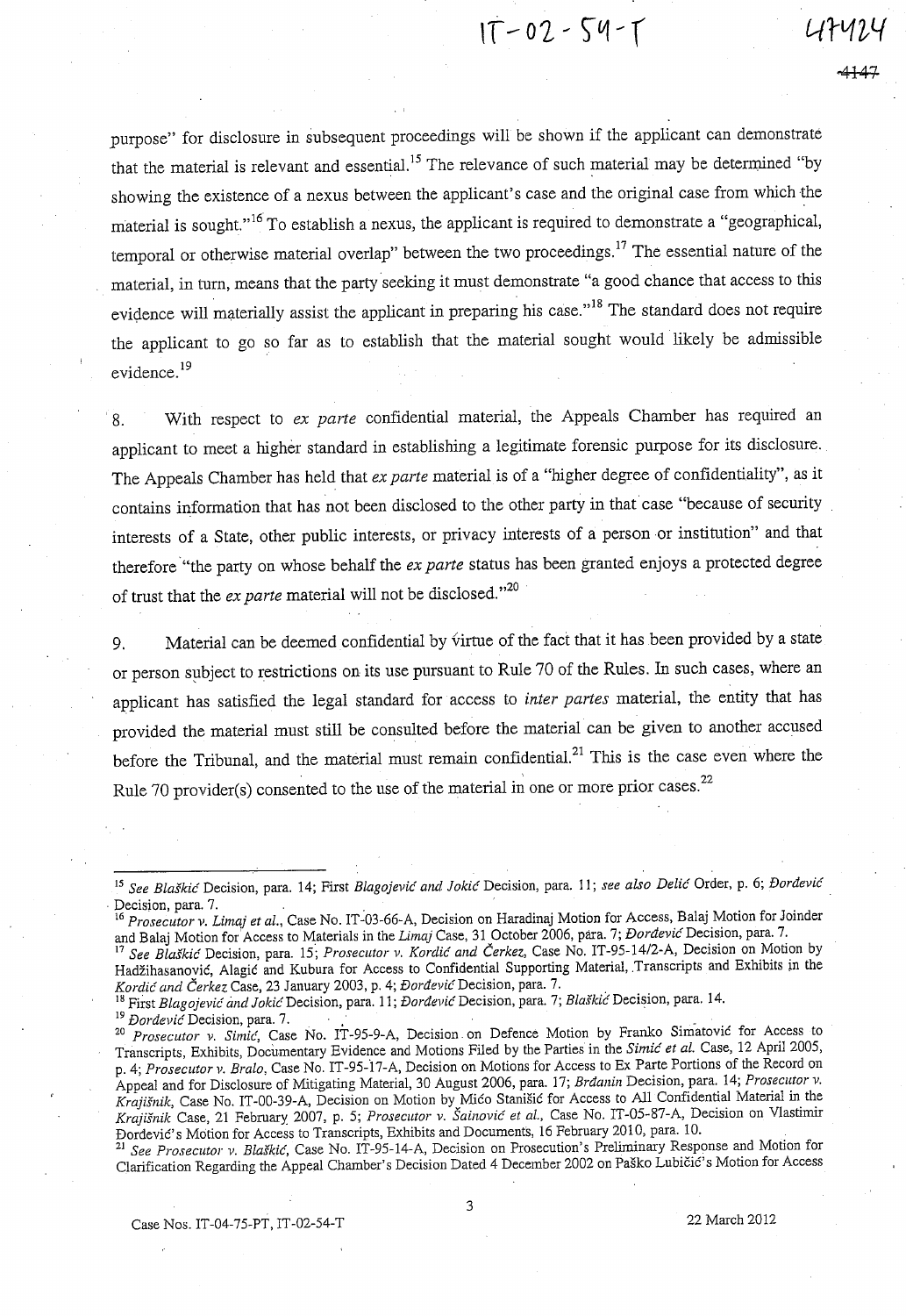$[T - 02 - 59 - 7]$ 

10. Pursuant to Rule 7S(F)(i) of the Rules, protective measures that have been ordered for a witness or victim in any proceedings before the Tribunal shall continue to have effect *mutatis mutandis* in any other proceedings, unless and until they are rescinded, varied, or augmented.

#### **c.** Discussion

11. As a preliminary matter, the Chamber notes that the *Slobodan Milosevic* case was terminated. Accordingly, there is no Chamber currently seised of the *Slobodan Milosevic* case, and thus this Chamber is properly seised of the Motion.<sup>23</sup>

12. Hadzi6 has requested access to confidential material in the *Slobodan Milosevic* case, in particular "confidential documents disclosed pursuant to Rule 66(A)(i) of the Rules, transcripts from closed and private sessions, confidential exhibits, and confidential filings."<sup>24</sup> The Chamber accordingly finds that Hadžić has identified the material sought with sufficient particularity.

13. The *Slobodan Milosevic* case concerns crimes allegedly committed in Croatia, Kosovo, and Bosnia and Herzegovina; The Motion, however, requests confidential material only in relation to . crimes allegedly committed in Croatia between 1991 and 1993<sup>25</sup> The second amended indictment in the *Slobodan Milošević* case, relating to crimes allegedly committed in Croatia, charges crimes for which Hadžić is also charged.<sup>26</sup> Furthermore, the indictments in both cases allege that Hadžić and Slobodan Milošević were members of a joint criminal enterprise, the purpose of which was the forcible removal of the majority of the Croat and other non-Serb population from certain selfproclaimed regions within the Republic of Croatia, including the Serbian Autonomous District of Krajina and the Serbian Autonomous District of Slavonia, Baranja, and Western Srem.<sup>27</sup> There is significant geographical and temporal overlap between the two cases as they relate to crimes allegedly committed in Croatia. The Chamber therefore finds that Hadzic has shown a legitimate forensic purpose for disclosure of the requested material and that there is a good chance that access

25 Motion, para. 2.

Case Nos. IT-04-75-PT, IT-02-54-T 22 March 2012

to Confidential Material, Transcripts and Exhibits in the *Blalkic* Case, 8 March 2004, paras 11-12; *f)ordevic* Decision, ~ara. 15; *Delic* Order, p. 6.

\_2 *Prosecutor v. Delic,* Case No. IT -04-83-PT, Order on Jadranko Prlic's Motion for Access to All Confidential Material in *Prosecutor v. Rasim Delic,* 2 December 2005, p. 4.

See Prosecutor v. Vlastimir Đorđević, Case No. IT-05-87/1-PT & IT-03-66, Decision on Vlastimir Đorđević's Motion for Access to all Material in *Prosecutor v. Limaj et al.*, Case No. IT-03-66. 6 February 2008, para. 1; *Prosecutor v. Vlastimir f)ordevic,* Case No. IT-05-87/l-PT & IT-02-54, Decision on Vlastimir DordeviC's Motion for Access to Transcripts, Exhibits and Documents in *Prosecutor* v. *Slobodan Milolevic,* Case No. IT-02-54, 6 February 2008, para. 1.

<sup>&</sup>lt;sup>24</sup> Motion, para. 3.

*<sup>26</sup> Proseciaor v. Slobodan Milosevic,* Case No. IT-02-54, Second Amended Indictment, 28 July 2004 *("Milosevic*  Indictinent"), paras 6-7, 19,49,50-59,64,67,71; First Amended Indictment, paras 5-7. 10,24-30,32,34-37,41,44, 47.

 $27$  Milošević Indictment, paras 6-7, 19; First Amended Indictment, paras 5-7, 10.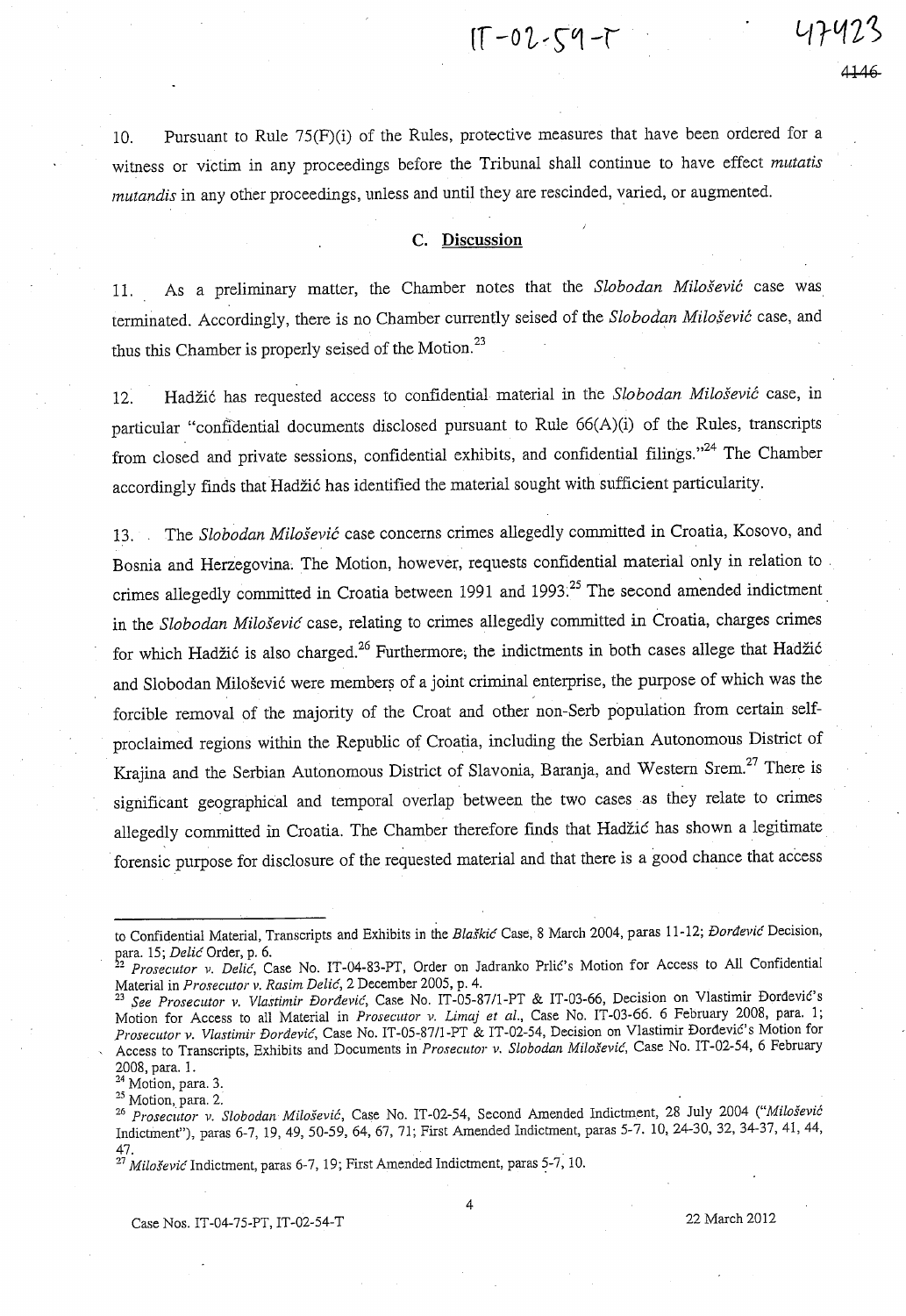to confidential *inter partes.* material in the *Slobodan Milosevic* case relating to Croatia will materially assist Hadžić in the preparation of his case.

 $17 - 02 - 54 - 1$ 

14. Although Hadzi6 requests access to all confidential material, which in the *Slobodan Milosevic* case would encompass *ex parte* material, he makes no specific submission that he requires confidential *ex parte* material nor does he attempt to satisfy the threshold applicable to requests for access to such material. The Trial Chamber therefore will not order that he have access to such material.

15. The Prosecution wishes to exclude certain confidential *inter partes* material, namely materials relating to Slobodan Milošević's death or general health, protective measures, subpoenas, . memoranda concerning witness scheduling, procès verbaux, safe conduct certificates, scheduling orders, orders concerning appearances to give testimony, and redaction of the public transcript and public broadcast of a hearing.<sup>28</sup> The Chamber considers that most of these materials are indeed of little or no evidentiary value to Hadžić, the exception being material related to protective measures.<sup>29</sup> The Chamber also finds, *proprio motu*, that material relating to conditions of detention and the remuneration or assignment of counsel have little or no evidentiary value to Hadžić. Accordingly, the Chamber shall not order the Registry to disclose to Hadžić the confidential and *inter partes* material relating to (a) Slobodan Milošević's health (including medical reports after his death), (b) memoranda concerning witness scheduling, (c) procès verbaux, (d) safe conduct certificates, (e) scheduling orders, (f) subpoenas, (g) orders concerning appearances to give testimony, (h) redaction of the public transcript and public broadcast of a hearing, (i) conditions of detention, and (j) remuneration or assignment of counsel. All other types of confidential *inter partes* filings relating to the Croatia phase of the case shall be disclosed.

16. Confidential *inter partes* material requested by Hadzi6 might fall into the category of Rule 70 material. In respect of such material, if any, the Chamber will order the Prosecution to seek the consent of the Rule 70 provider(s) before it can be disclosed to Hadžić.

17. Certain witnesses in the *Slob6dan Milosevic* case may testify in the present case. The protective measures granted to these witnesses, including protective measures of delayed disclosure, continue to have effect in the present case. The Chamber has already authorised the Prosecution, when making disclosure of materials under Rule 66(A)(ii) of the Rules, to withhold from Hadžić the identities of witnesses who have been granted the protective measures of delayed disclosure or

 $28$  Response, para. 10.

<sup>&</sup>lt;sup>29</sup> See Prosecutor v. Radovan Karadžić, Case No. IT-95-5/18-T, Decision on Zdravko Tolimir's Motion for Disclosure of Confidential Materials from the *Karadžić* Case, 12 January 2012, para. 19.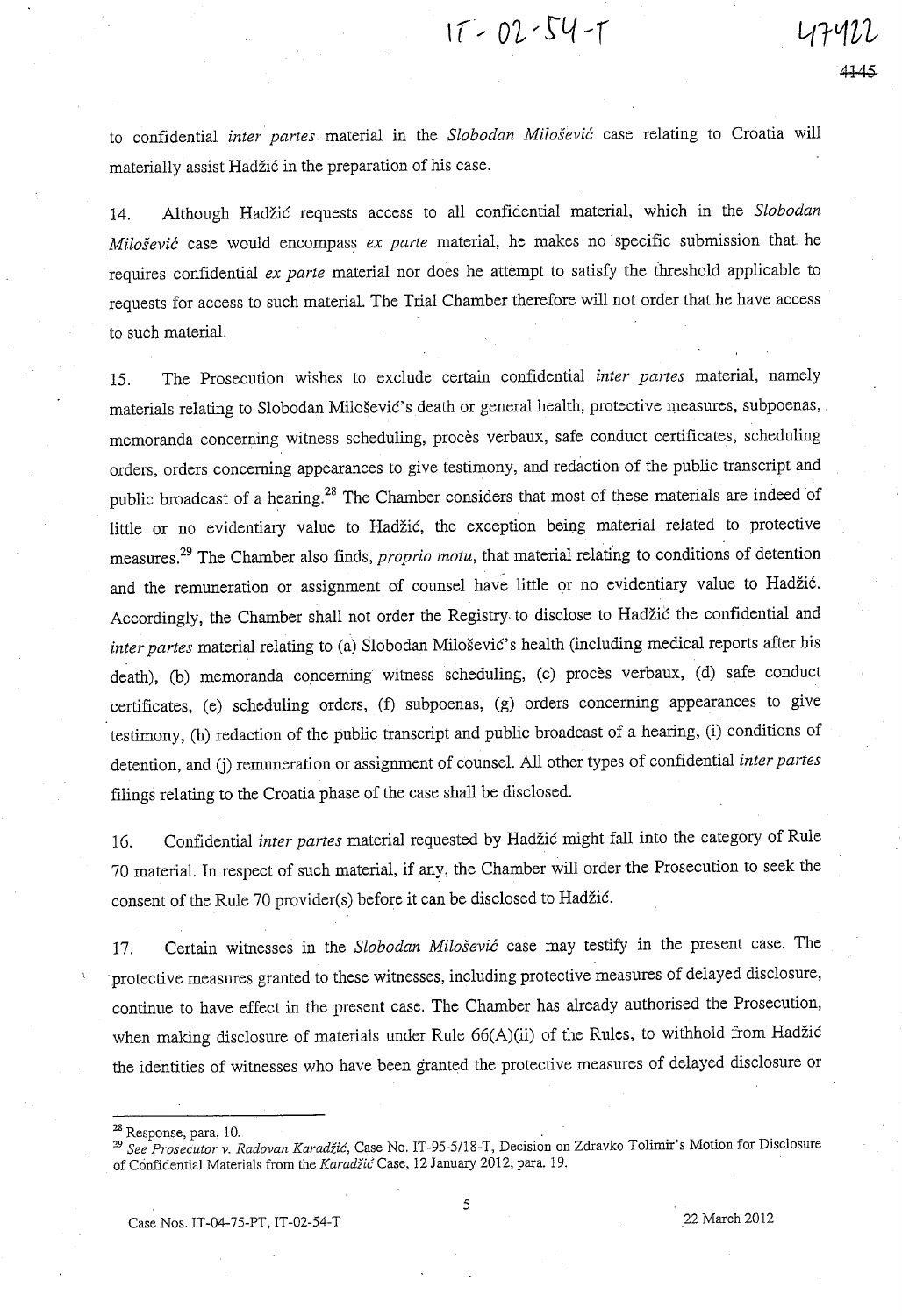$1T - 02 - 54 - T$ 

for whom the Prosecution will apply for delayed disclosure.<sup>30</sup> Accordingly, the Chamber considers that Hadzic should not be given immediate access to materials relating to any witness who has been granted delayed disclosure or to any witness for whom delayed disclosure may be sought, until such time as the Chamber has issued further orders in relation to these witnesses.

18. Due to the fact that the *Slobodan. Milosevic* case is closed, the Chamber will order the Prosecution to identify the material to which Hadžić is to be granted access.<sup>31</sup> Any issues in relation to Rule 70 material provided to the Defence in the *Slobodan. Milosevic* case that are identified by the Prosecution can be brought to the attention of the Chamber if necessary and on a case-by-case basis.

# **D. Disposition**

19. Accordingly, for all the foregoing reasons, the Trial Chamber, pursuant to Rules 54, 69, 70, 75, and 78 of the Rules, hereby **GRANTS** the Motion in part and:

- (a) **ORDERS** the Prosecution to identify for the Registry the following confidential *inter partes*  material relating to the Croatia phase of the *Slobodan Milosevic* case for disclosure to Hadžić, which are not subject to Rule 70 of the Rules or delayed disclosure:
	- i. confidential documents disclosed pursuant to Rule 66(A)(i) of the Rules;
	- ii. transcripts from all closed and private sessions;
	- iii. confidential exhibits; and
	- iv. confidential filings, excluding material related to (a) Slobodan Milosevic's health (including medical reports after his death), (b) memoranda concerning witness scheduling, (c) procès verbaux, (d) safe conduct certificates, (e) scheduling orders, (f) subpoenas, (g) orders concerning appearances to give testimony, (h) redaction of the public transcript and public broadcast of a hearing, (i) conditions of detention, and (j) remuneration or assignment of counsel.
- (b) **ORDERS** the Prosecution to determine which of the material outlined in sub-paragraph (a) above is subject to the provisions of Rule 70 of the Rules, and to contact the providers of

Case Nos. IT-04-75-PT, IT-02-S4-T 22 March 2012

<sup>&</sup>lt;sup>30</sup> Decision on Prosecution Second Motion for Protective Measures for Victims and Witnesses and Documentary Evidence, 30 November 2011, para. 12.<br>
<sup>31</sup> See Put

See Prosecutor v. *Radovan Karadžić*, Case No. IT-95-5/18-PT, Decision on Motion for Access to Confidential Materials in Completed Cases, 5 June 2009, para. 33(c).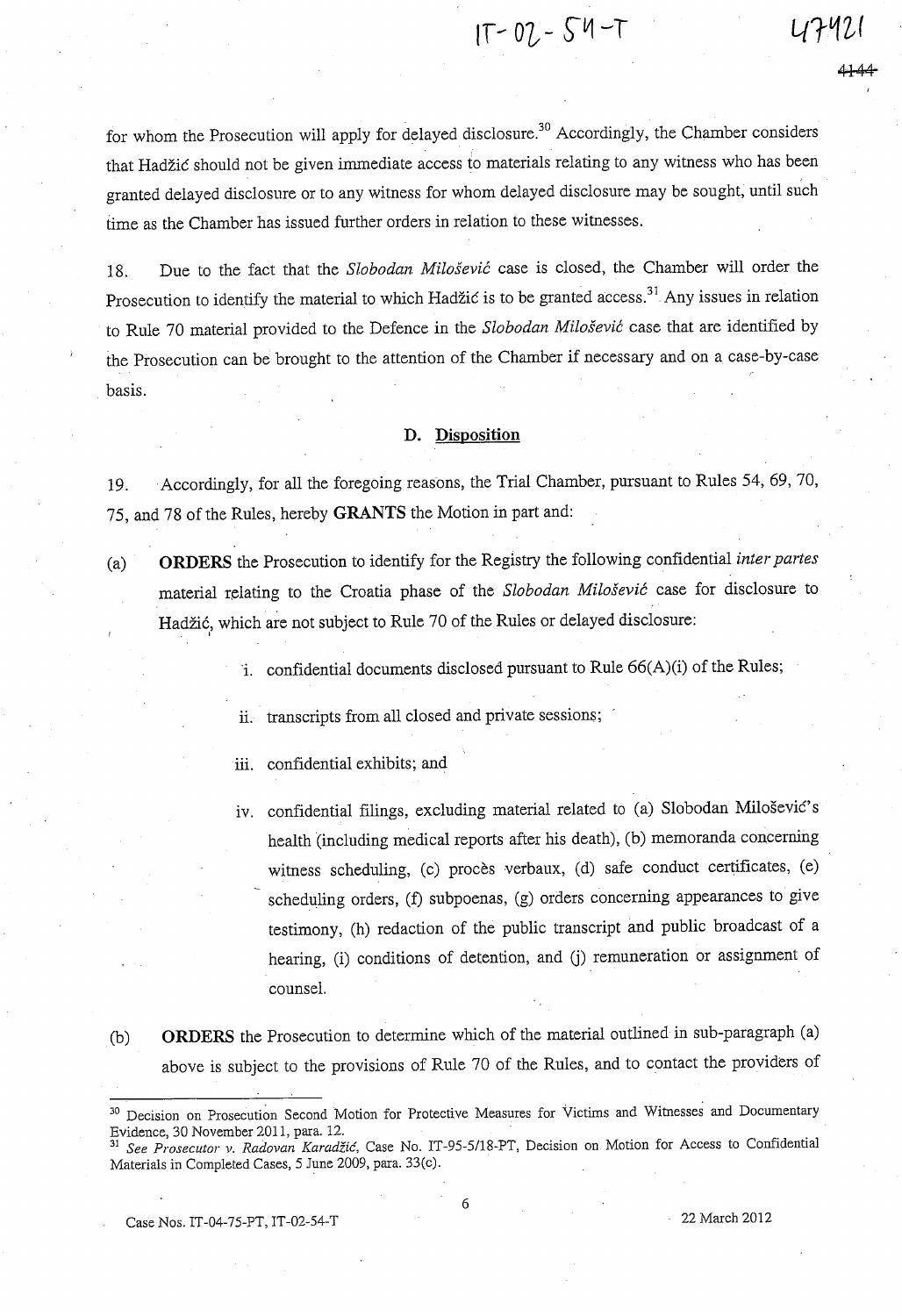$1T - 02 - 54 - T$ 

47420

such material to seek their consent for its disclosure to Hadzic, and where Rule 70 providers consent to such disclosure, to notify the Registry of such consent.

- (c) **ORDERS** the Prosecution to determine which material outlined in sub-paragraph (a) above . may be subject to the protective measure of delayed disclosure, and thereafter to notify the Registry of when such material can be disclosed to Hadzic.
- (d) REQUESTS that the Registry withhold disclosure of any material subject to Rule 70 of the Rules until such time as the Prosecution informs the Registry that consent for .disclosure has been obtained, even in.respect of those providers who have consented to the use of the relevant material in a prior case. Where consent cannot be obtained from the provider(s) of any material subject to Rule 70 of the Rules, the material shall not be disclosed.
- Ce) **REQUESTS** that the Registry withhold disclosure to Hadzi6 of any material subject to delayed disclosure, as described in sub-paragraph (c) above, until such time as the . Prosecution informs the Registry that such material can be disclosed to Hadzic.
- (f) **REQUESTS** the Registry to disclose to Hadžić:
	- i. the confidential *inter partes* and non-Rule 70 material once it has been identified by the Prosecution in accordance with sub-paragraph (a) above;
	- ii. Rule 70 material once the Prosecution has identified such material and  $\lambda$ informed the Registry of the consent of the Rule  $70$  provider $(s)$  in accordance with sub-paragraphs (a) and (b); and
	- . **iii. material subject to delayed disclosure, once. the Prosecution has informed the**  Registry that such material can be disclosed to Hadzic.
- Cg) **ORDERS** that no confidential *ex parte* material from the *Slobodan Milosevic* case be disclosed to Hadžić.
- (h) **ORDERS** that Hadžić, as well as his defence team, and any employees who have been instructed or authorised by him ("Hadžić Defence"), shall not disclose to the public any confidential material disclosed from the *Slobodan Milosevic* case, including witness identities, whereabouts, statements, transcripts, or exhibits, except to the limited extent that such disclosure is directly and specifically necessary for the preparation and presentation of his' case.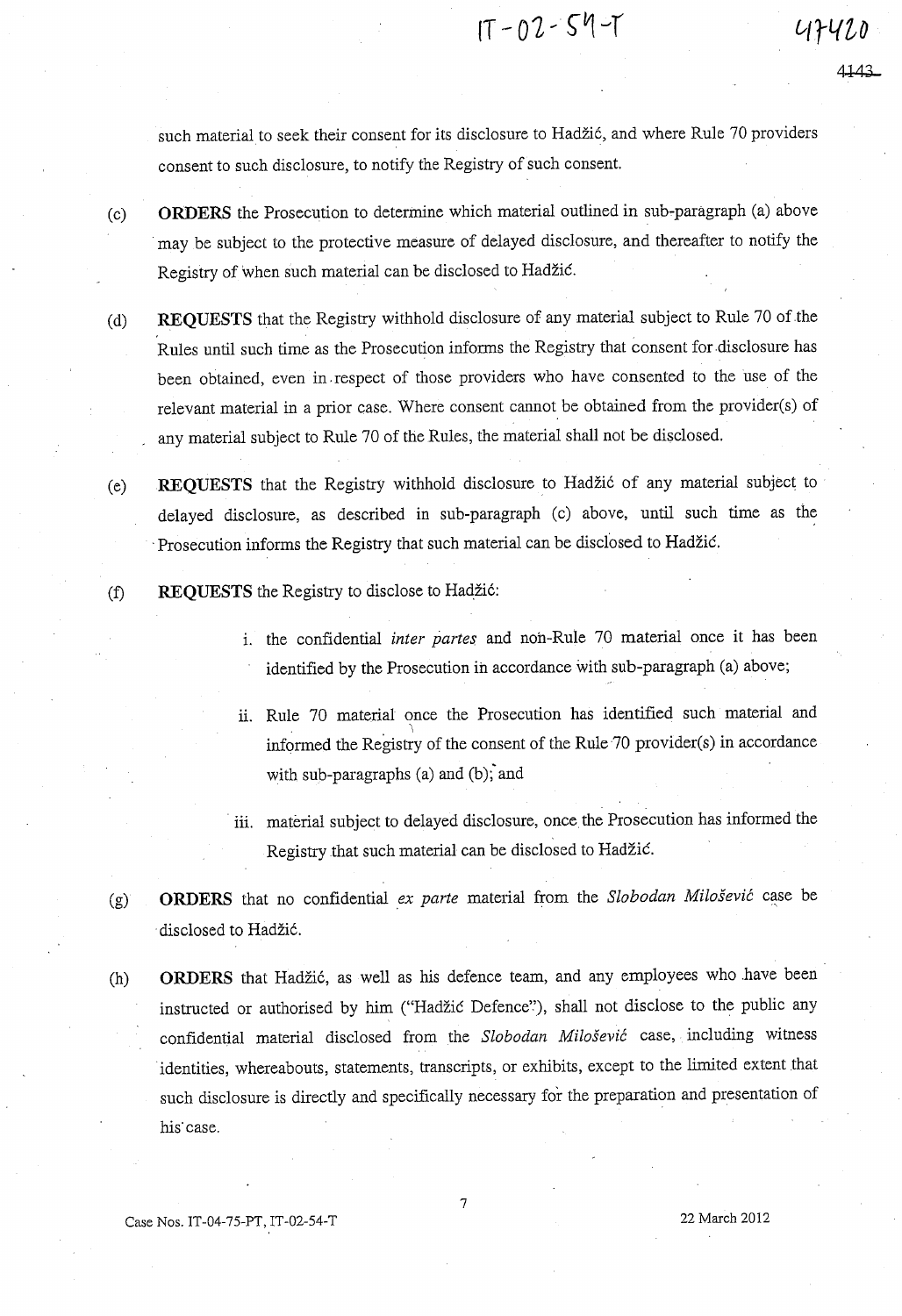$17 - 02 - 54 - T$ 

- i. If the Hadzic Defence finds it directly and specifically necessary to make disclosures pursuant to this limited purpose, they shall inform each person among the public to whom non-public material or information is shown or disclosed that such person is not to copy, reproduce, or publicise such material or information, and is not to show, 'disclose, or convey it to any other person. If provided with the original or any copy or duplicate of such material or information, such person shall return it to the Hadzic Defence when continued possession of the material or information is no longer necessary for the preparation and presentation of the case. The Hadzic Defence shall maintain a list of persons to whom the material is disclosed, recording the name. of the persons, a description of the material disclosed, and the dates of both disclosure and return of the material.
- ii. For the purposes of this decision, the "public" means all persons, including corporations; governments and organs/departments thereof; organisations; . entities; associations; groups; family members, friends, and associates of Goran Hadzic; accused and defence counsel in other proceedings before the Tribunal (and/or national courts); and the media. However, for purposes of this decision, the "public" does not mean Judges of the Tribunal; staff of the Registry and the Office of the Prosecutor; Goran Hadzic himself; or members of the Hadzic Defence.
- iii. Should a member of the Hadzic Defence 'who is authorised to have access to confidential material withdraw or otherwise leave the defence team, any confidential material to which access has been granred and that remains in his or her possession shall be handed over to the person serving as Lead Counsel for the Hadzic Defence at that time.
- (i) **ORDERS** that nothing in this Decision shall affect the disclosure obligations of the Prosecution under Rules 66 and 68 of the Rules. .
- U) RECALLS that, pursuant to Rule 75(F)(i) of the Rules, any protective measures that have been ordered in respect of a witness in the *Slobodan Milosevic* case shall continue to have· effect in the present case, except in so far as they have been varied in accordance with this decision.